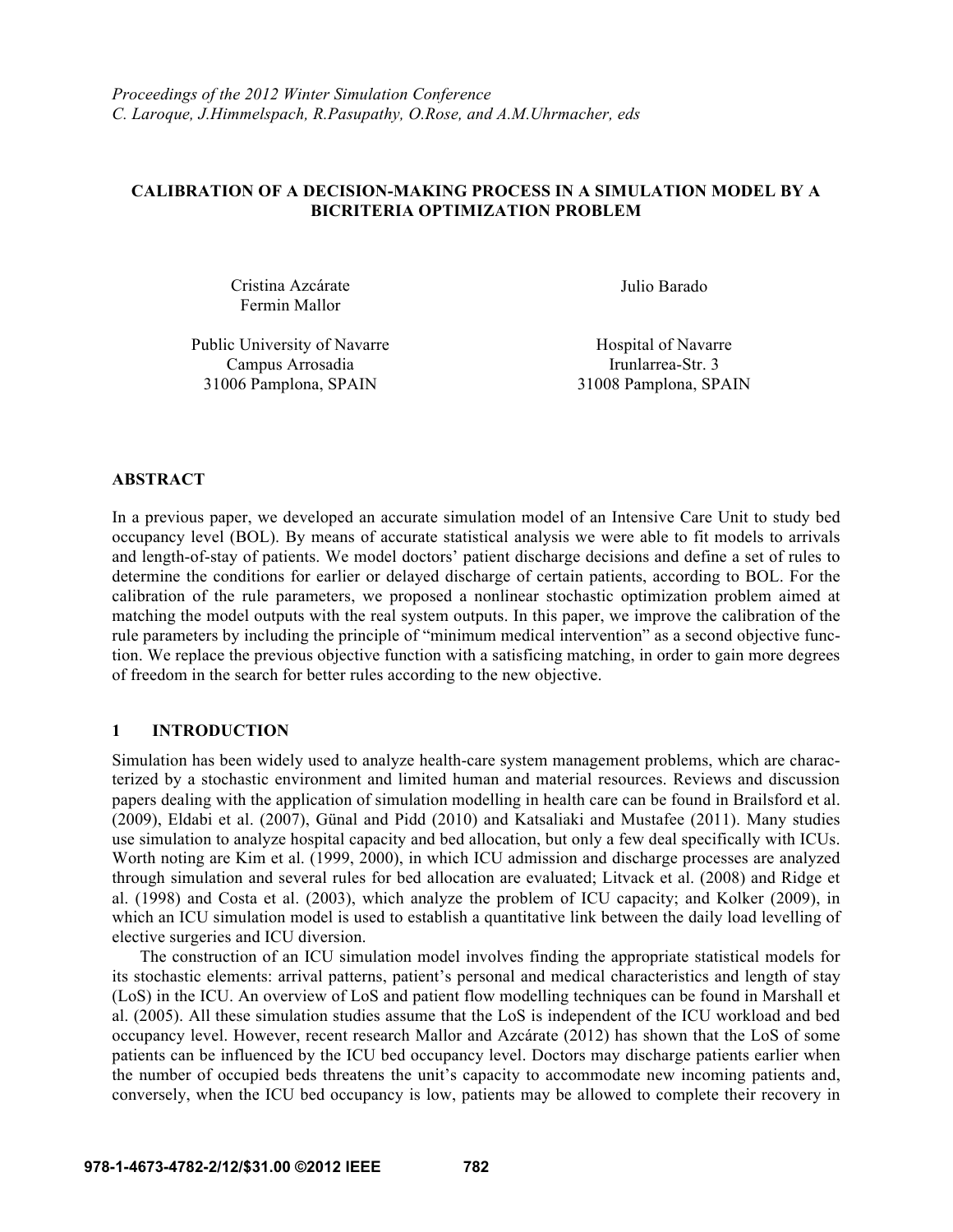the ICU. Thus a valid simulation model should include doctors' patient discharge decisions. The modeling task is hampered, however, by the lack of any written decision protocol that could be implemented in the simulation model.

 We address the problem of modelling doctors' decision-making by defining a set of rules dependent on a set of parameters. Model calibration is the process of determining the values of unobservable parameters by constraining model output to replicate observed data. Research papers dealing with the calibration of simulation models are not numerous. There are some that deal with this topic in the field of traffic simulation, e.g. in Park and Qi (2005) which proposes a general procedure for the calibration of microscopic simulation models. A discussion on the computational complexity of model calibration appears in Hofmann (2005); and remarks on calibration with respect to validity can be found in Bayarri et al. (2004). To estimate the rule parameters, we formulated a nonlinear stochastic optimization problem with the aim of matching the bed occupancy outputs from the simulation model to those of the actual system.

 The aim of this paper is to present an improved version of the calibration process designed to take into account not only the match between the simulation output and the system output but also the opinions of doctors. We consider a bicriteria optimization problem in which the principle of "minimum medical intervention" is included as a second objective function. We replace the previous objective function with a satisficing matching in order to gain more degrees of freedom in the search for better rules according to the new objective.

In section 2, we present the elements included in the ICU simulation model. Section 3 discusses a way to represent doctors' decisions by means of a set of rules. The optimization problems defined to calibrate the parameters of this set of rules are described in Section 4. In Section 5, we present the results of the calibration process applied to the simulation of the ICU at the Hospital of Navarre. The final section presents the conclusions.

### **2 MODELING AN INTENSIVE CARE UNIT**

An ICU is mathematically modelled as a queuing system in which the patients are the clients, the beds are the servers and there is no waiting room. We consider that any patient arriving when the ICU is full is transferred to an alternative ICU (in a neighbouring region). The simulation model is therefore structurally quite simple and can be run using appropriate statistical models for the patients' input pattern and for their LoS in the ICU.

Many studies (see for example, Ridge et al. 1998; Kim et al. 2000; Litvack et al 2008; Oddoye et al. 2009) use a Poisson Process as a statistical model for patient arrival to a health care centre. This model holds for outer patients arriving at the ICU on an individual basis, whose arrival times are not influenced by prior patient arrivals and are not coordinated to fit in with any pre-arranged schedule. However, the Poisson Process does not apply for patients coming from operating theatres. These results were confirmed in Mallor and Azcárate (2012), where we found that a Poisson Process fits outer patient arrivals very well but does not fit those of the pre-scheduled patients group, which required the use of empirical distributions. The latter group also presented a different arrival pattern for holiday periods.

One common characteristic of LoS data is the presence of a high percentage of *extreme* values, that is, values that are far enough from the mean to be considered outliers (see Vasilakis and Marshall 2005). In these cases, the distributions commonly used to represent service times in the health care context do not give a good fit to real LoS data. This problem of poor fit to the original data has been addressed in the literature in different ways. In our previous paper, we addressed this statistical fitting problem by developing non-normal regression models including variables with the power to explain some of the LoS variability, such as the Apache index.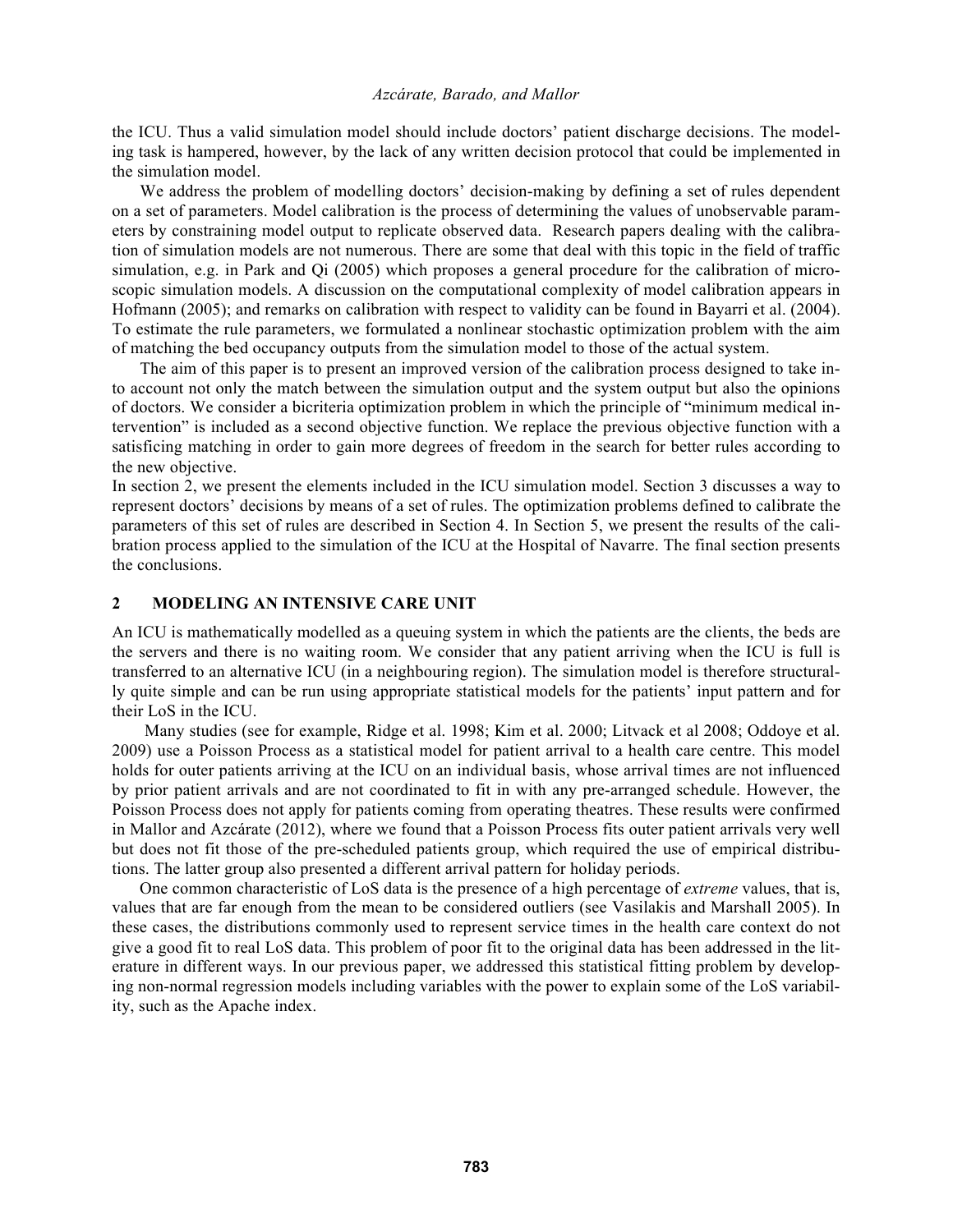# **3 MODELING THE MEDICAL DECISION MAKING**

One of our main achievements in studying ICU simulation models has been to show that simulation models that fail to incorporate the management decisions made by clinical staff can hardly be considered valid. We reached this conclusion after comparing the bed occupancy outputs from the simulation model with those of the ICU (Figure 1). A visual inspection of Figure 1 suggests that management policies for patient admission and discharge affect the bed occupancy distribution. The ICU staff confirmed that some discharge decisions are made with view to keeping bed occupancy from becoming too high (thus compromising the admission of new patients) or too low (thus "wasting" valuable resources). ICU discharge decisions, therefore, can sometimes be driven by current occupancy rates and bed demand, provided the patient's welfare is not compromised.



Figure 1: Real vs. simulated bed occupancy frequencies in a simulation model without managerial decision modelling.

Thus, to obtain a valid simulation model, it is necessary to include clinical decision-making. There is no written protocol for managers to determine patient admission and discharge automatically; these decisions are subject to the judgment of the intensive care consultant. To model these human decisions concerning patient LoS depending on the bed occupancy level, we consider two kinds of management rules:

- if the bed occupancy level *i* is *high* and certain conditions are satisfied *(the decision must not involve a terminal patient and the estimated remaining LoS of the one selected for discharge must be less than %PRi and less than DRi days),* one patient (the one in the best state of health) leaves the ICU prior to completing treatment.
- if the bed occupancy level *i* is *low,* then the LoS of a patient may be increased by one day with certain probability,  $PI_i$ . There is a maximum number of days  $DE_i$  by which the LoS of a patient can be extended.

These rules can be identically defined for all types of patients or can be made to vary for different groups of patients. For example, we might distinguish the group of programmed-surgery patients, whose stay tends to be short and consider that it can be shortened by only one day with certain probability  $PC<sub>i</sub>$ when bed occupancy is *i*.

These rules link patients' LoS to bed occupancy levels. ICU discharge time is a value belonging to a set of admissible values defined by the rule parameters (see Figure 2).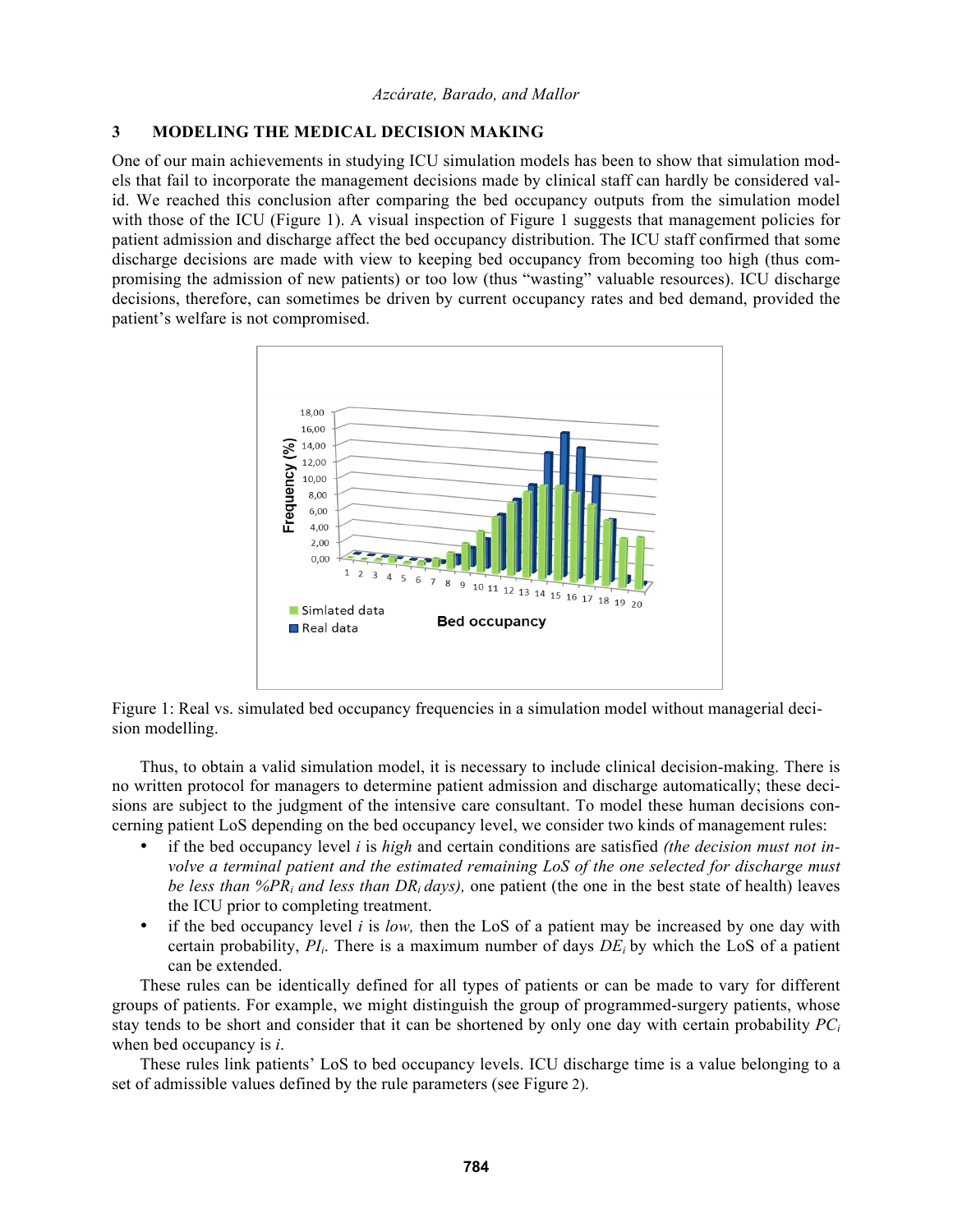

Figure 2: Patient recovery is a continuous process leading to ICU discharge in a period of time with a value that belongs to an interval of admissible values.

Observe that the set of rules defines infinite management policies for the ICU: one for each set of parameter values. The simulation model allows us to assess the performance of only one set of parameters in each simulation run. By running the simulation model for some reasonable values of the rule parameters, it would be possible to assess their influence on the distribution of the bed occupancy frequencies and the degree to which these simulated results approximate ICU observed data. This brings us to the question of how to find the best set of parameter values, that is, how to calibrate the simulation model. We address this question in the next section by defining different optimization problems.

# **4 OPTIMIZATION PROBLEMS FOR THE CALIBRATION OF THE SIMULATION MODEL**

Model calibration is the process by which we determine simulation parameters values not observed in the system, such that model output replicates empirical data. In our case, we need to determine the rule parameter values that produce a bed occupancy output similar to that observed in a real ICU.

In a first approach, we formulate an optimization problem aimed at matching the simulation model output as closely as possible to the ICU historical data. The decision variables are the parameters *PR, DR, PI, DE* and *PC* above defined. Constraints represent realistic monotonous relationships into each set of parameters and upper bounds for their values (*uPR, uDR, uPI, uDE* and *uPC*). We set as our objective function to minimize the squared differences of real and simulated frequency (absolute value of differences or maximum difference also can be used).

$$
Min \sum_{i=0}^{n} (real\_freq(i) - simul\_freq(i))^2
$$
\n
$$
subject \ to
$$
\n
$$
\begin{cases}\nuDR \ge DR_n \ge DR_{n-1} \ge ... \ge DR_{n-k2} \ge 0 \\
uPR \ge PR_n \ge PR_{n-1} \ge ... \ge PR_{n-k2} \ge 0 \\
uDE \ge DE_1 \ge ... \ge DE_{k1} \ge 0 \\
uPI \ge PI_1 \ge ... \ge PI_{k1} \ge 0 \\
uPC \ge PC_n \ge PC_{n-1} \ge ... \ge PC_{n-k2} \ge 0 \\
DR_i, DI_j \quad \text{integer } i = n - k2, ..., n \quad j = 1, ..., k1, \ k1 \le k2\n\end{cases}
$$
\n(1)

To solve this problem, we incorporate these decision rules into the simulation model and combine optimization and simulation (ARENA-OptQuest). This gives us a bed occupancy distribution that closely matches the observed one, as shown in Figure 3.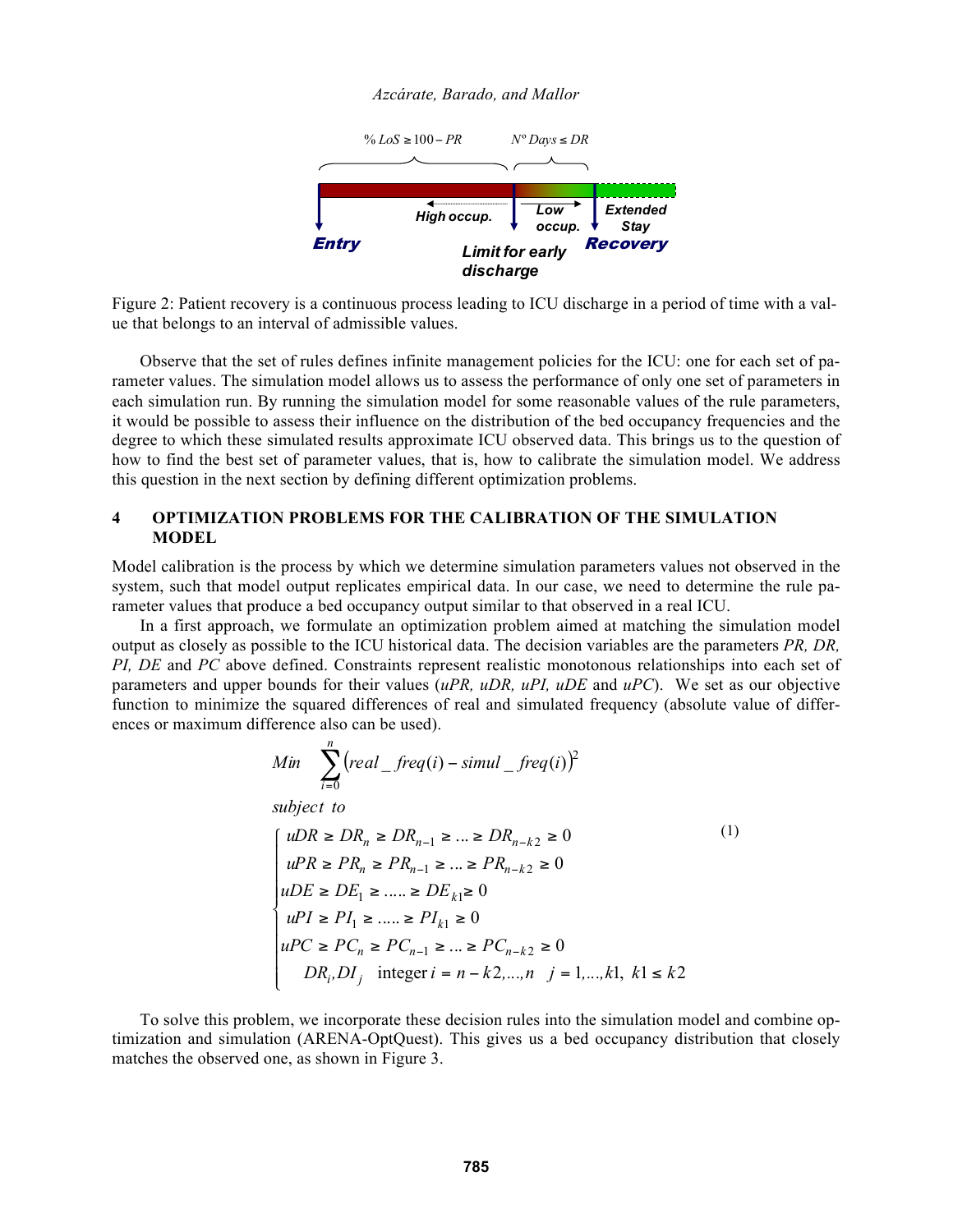*Azcárate, Barado, and Mallor* 



Figure 3: Real vs. simulated (with and without rules) bed occupancy frequencies.

Management policies obtained from this "historical data approach" can be too "aggressive" in the sense of allowing "extreme" shortening of some stays. An example of such management policies is given in the first column of table 1 and commented in next section.

Furthermore, the simulation model is only a representation of the real ICU, therefore the results of the simulated system do not have to be identical to those of the real system. *It is enough that they be similar*. Then we propose a new approach that takes into account not only the historical data but also the opinions of experts who stated that early discharges should be kept as low as possible. We interpret this idea as the principle of "minimum medical intervention" and consider it as our second objective function.

Observe that a zero value for all parameters would indicate a situation in which clinicians pay no heed to the bed occupancy level, but, as it rises, its impact on their decisions grows stronger. Similarly, if there is no situation in which patient LoS may be shortened or extended, then clinicians will again disregard the bed occupancy level, while the greater the number of days by which LoS is shortened or extended, the more the bed occupancy level influences clinicians' decisions. Following these ideas, we consider two different ways of measuring the "medical intervention level". From a decision-making point of view, we will try to minimize the rule parameter values to keep them as close to zero as possible*(INFL<sub>1</sub>)*. From the consequences of the decision-making process we will try to minimize the total number of days of LoS extension or reduction *(INFL<sub>2</sub>)*.

Specifically, we define the following measure of the influence of the bed occupancy level in ICU management:

$$
INFL = w_1 INFL_1 + w_2 INFL_2
$$

where,

$$
INFL_1 = \frac{1}{k} \Big( \sum_i PI_i + \sum_i PR_i + \sum_i PC_i + \sum_i DR_i^* + \sum_i DE_i^* \Big)
$$
  

$$
DR_i^* = DR_i \Big/ uDR \text{ and } DE_i^* = DE_i \Big/ uDE
$$

and

# *INFL*<sub>2</sub> = %*days' extension* + % *days' reduction*

Observe that, to make parameter values representing a percentage or probability comparable with those representing a number of days, we normalize the latter to a maximum number of days, *uDR* and *uDE*, set as admissible for an early discharge or extended stay. The value *k* is the total number of parameters involved in the expression of *INFL1*. Then *INFL1* ranges from 0 to 1, where a 0 value indicates that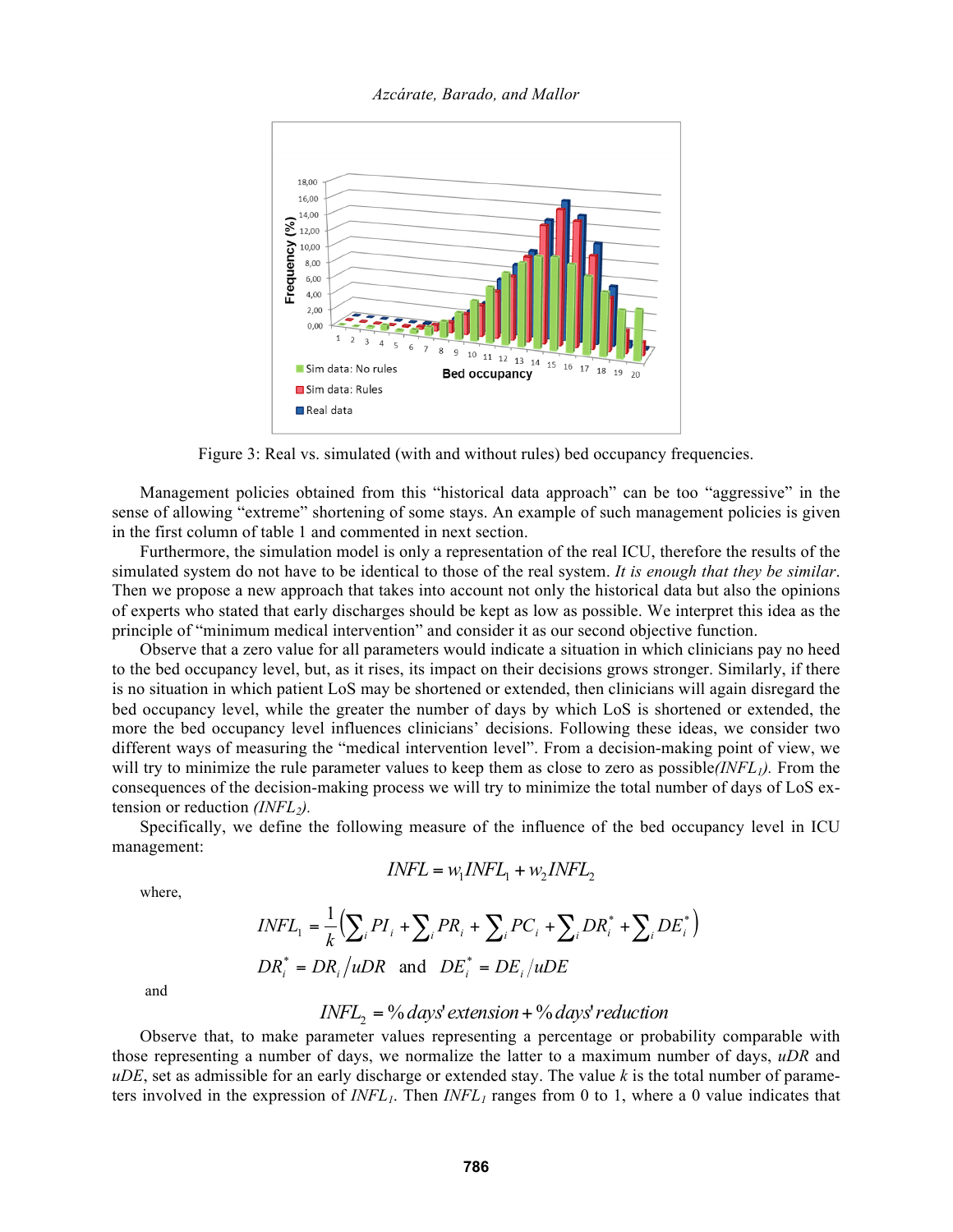the bed occupancy level has no impact on ICU management and increasing values of *INFL<sub>1</sub>* indicate an increasing impact. The objective *INFL2* is expressed in percentage terms by dividing the number of days of LoS extension or reduction by the total days LoS of all current patients.

### **5 CASE STUDY AND COMPUTATIONAL RESULTS**

We have developed a simulation model that includes a representation of the discharge decisions made in the ICU of the Hospital of Navarre, in Spain. The Hospital of Navarra is a general public hospital with reference specialties in the Community of Navarra (Neurosurgery, cardiac surgery, vascular surgery, oncology, infectious diseases, etc.). It has 483 beds, 2015 members of staff and 10 operating theatres. The ICU of this hospital has 20 beds and 86 physicians and nurses. It receives patients from 3 sources (emergency, operating theatres and wards).The data were recorded and provided by the Hospital administration. We have three files: a patient file, a bed occupancy file and an arrivals file, with 9 years of data, from 1/1/2000 to 31/12/2008. The patient file contains a record of all patients admitted to ICU during that period. The known patient variables are as follows: age, arrival date, illness group (8 groups were considered), discharge date, APACHE (illness severity), ICU infections, and exitus (recovered or deceased). The bed occupancy file is a record of bed occupancy noted daily at 16h. These data are used to validate and calibrate the simulation model. The arrivals file is a record of the number of patients admitted to the ICU each day.

We consider the following bicriteria optimization problem, including both the medical intervention objective function, as described in Section 4, and a measure of the difference between the bed occupancy distribution in the simulation output and in the historical data (observe that this objective function is the statistic used by the Kolgomorov-Smirnov test):

> subject to constraints in (1) *Min Max F\_real (i)- F\_simul(i) i Min INFL*

We estimate the Pareto frontier by using the ε-constraint method: *Min INFL*

subject to 
$$
\begin{cases} \nMax \ \left| F_{\text{real}}(i) - F_{\text{simul}}(i) \right| \le \varepsilon_j & (2) \\ \n\text{constraints in (1)} \n\end{cases}
$$

Figure 4 shows the Pareto frontier obtained by considering different  $\varepsilon_i$ -values for the "data matching" objective, ranging from 10% to 3%.

Representative optimal solutions of problem (2) are shown in Table 1. As an example, let us consider the solution for  $\varepsilon_i = 3.5$ . *PR<sub>17</sub>*=45% and *DR<sub>17</sub>*=4 days mean that a patient's LoS can be reduced a maximum of 4 days, whenever these 4 days represent less than 45% of the patient´s LoS to complete recovery, when occupancy level is 17 beds.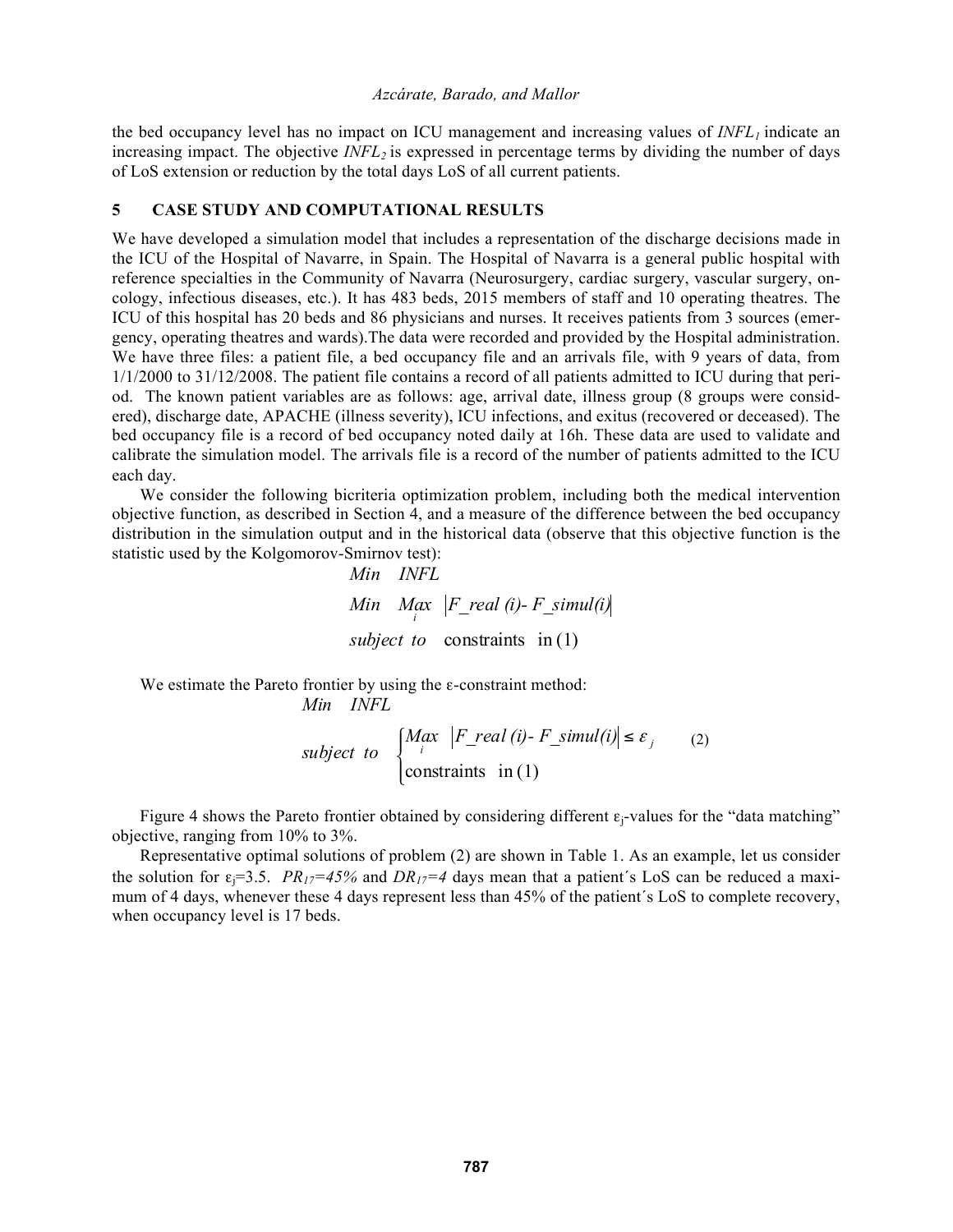*Azcárate, Barado, and Mallor* 



Figure 4: Pareto frontier for the data-matching and medical influence objective functions.

Figure 5 plots the bed occupancy distributions for real data (thick black line), simulated data without discharge rules (thick red line), and simulated data with different discharge rules scenarios. Dark blue dotted line represents the simulated bed occupancy distribution with the discharge rules obtained from the optimization problem in (1), that is by only optimizing the matching objective function. The set of thin lines, with colours ranging from red to blue, represent bed occupancy distributions from simulation models including the discharge rules obtained as solutions of optimization problems (2) (one line for each εj value considered in Table 1). We observe that the closest distribution to the historical bed occupancy distribution is provided by the solution of the optimization problem (1). Nevertheless, the values for the rule parameters of this management policy are "too aggressive" as mentioned in the previous section: under this policy it is allowed to advance the discharge of a patient up to 5 days, shortening its LoS up to 50%. Setting the approach to the historical data as a constraint and minimizing the medical influence the distributions move gradually away from the historical one as the value of  $\varepsilon_i$  increases. On the other hand the increase of  $\varepsilon_i$  leads to softening the medical intervention. We see that bounding the difference to historical data distribution to a maximum of 10% all LoS are shortened in no more than one day.



Figure 5. Bed occupancy distributions for the ICU: real data and simulated data with different discharge policies.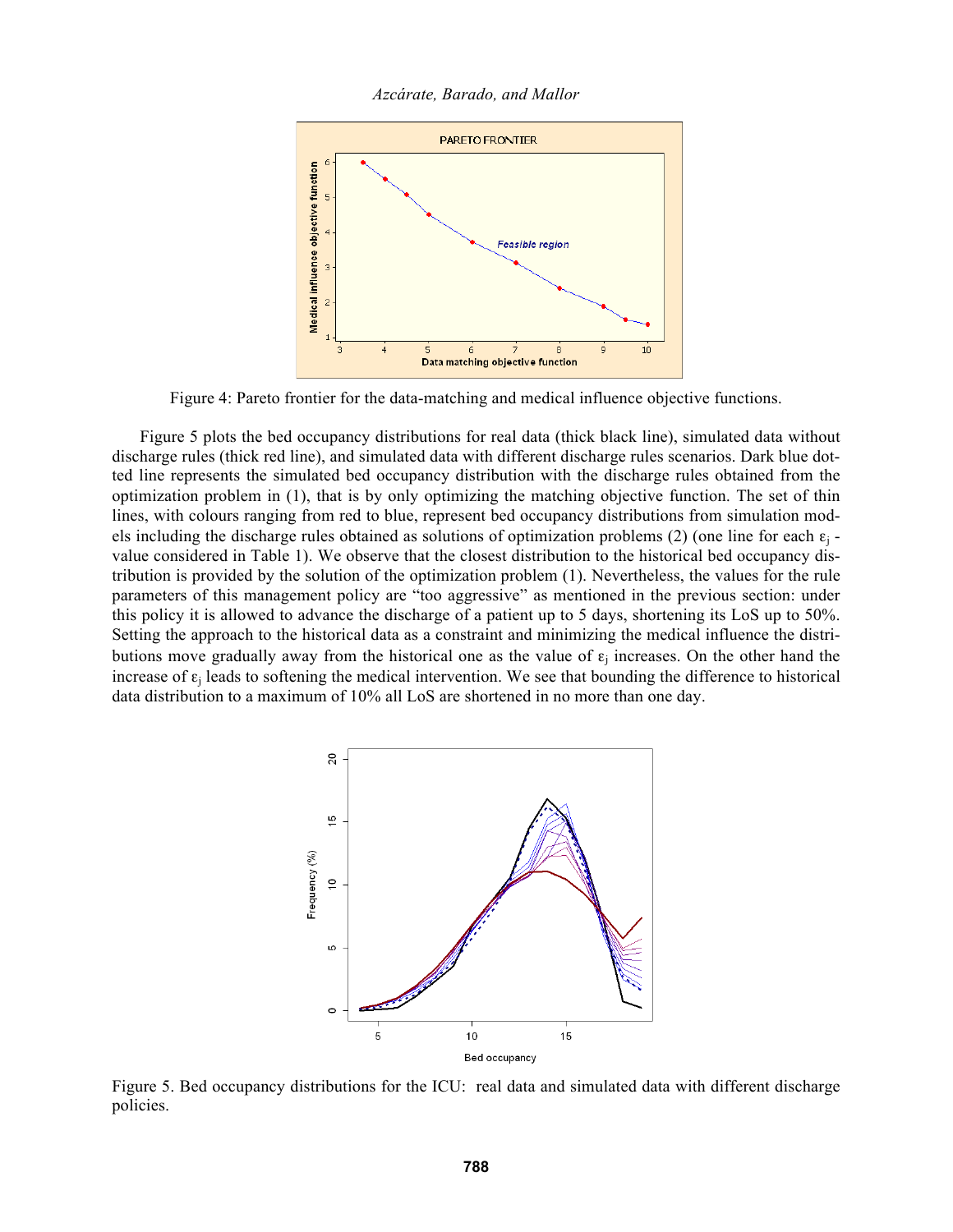|             | <b>Solution of</b><br>optimization | Solutions of optimization problem (2)<br>for different $\varepsilon_i$ -values |                |                |                |                |                |                |                |
|-------------|------------------------------------|--------------------------------------------------------------------------------|----------------|----------------|----------------|----------------|----------------|----------------|----------------|
|             | problem (1)                        | 3.5%                                                                           | 4%             | 5%             | 6%             | 7%             | 8%             | 9%             | 10%            |
| $PI_{high}$ | 25                                 | 15                                                                             | 10             | 0              | $\Omega$       | $\Omega$       | 0              | 0              | 0              |
| $PI_{low}$  | 25                                 | 15                                                                             | 10             | 0              | $\Omega$       | 0              | $\overline{0}$ | 0              | 0              |
| $PR_{15}$   | 15                                 | 0                                                                              | 0              | 0              | 0              | $\mathbf 0$    | $\mathbf 0$    | $\Omega$       | 0              |
| $PR_{16}$   | 40                                 | 30                                                                             | 15             | 25             | 5              | 20             | 15             | 10             | 10             |
| $PR_{17}$   | 50                                 | 45                                                                             | 40             | 35             | 35             | 20             | 20             | 15             | 15             |
| $PR_{18}$   | 50                                 | 45                                                                             | 40             | 35             | 35             | 20             | 20             | 15             | 15             |
| $PR_{19}$   | 50                                 | 45                                                                             | 40             | 35             | 35             | 20             | 20             | 15             | 15             |
| $PR_{20}$   | 50                                 | 45                                                                             | 40             | 35             | 35             | 20             | 20             | 15             | 15             |
| $PC_{15}$   | 5                                  | 0                                                                              | 0              | 0              | 0              | 0              | 0              | 0              | 0              |
| $PC_{16}$   | 5                                  | 0                                                                              | $\Omega$       | $\Omega$       | 0              | $\Omega$       | $\Omega$       | $\Omega$       | 0              |
| $PC_{17}$   | 90                                 | 0                                                                              | 5              | 0              | 0              | 0              | $\overline{0}$ | $\mathbf 0$    | $\mathbf 0$    |
| $PC_{18}$   | 90                                 | 10                                                                             | 5              | 5              | 0              | 5              | 0              | 0              | 0              |
| $PC_{19}$   | 100                                | 10                                                                             | 5              | 10             | 10             | 5              | 5              | 5              | 5              |
| $PC_{20}$   | 100                                | 10                                                                             | 5              | 15             | 15             | 15             | 15             | 5              | 5              |
| $DR_{15}$   | 1                                  | 0                                                                              | $\mathbf{0}$   | 0              | 0              | 0              | $\mathbf 0$    | 0              | 0              |
| $DR_{16}$   | $\mathbf{1}$                       | $\mathbf{1}$                                                                   | $\overline{2}$ | $\overline{1}$ | $\overline{2}$ | $\overline{2}$ | $\mathbf{1}$   | $\mathbf{1}$   | $\mathbf{1}$   |
| $DR_{17}$   | $\overline{2}$                     | 4                                                                              | 4              | 3              | 3              | 3              | $\overline{2}$ | $\overline{2}$ | $\mathbf{1}$   |
| $DR_{18}$   | 5                                  | 5                                                                              | 5              | 4              | 3              | 3              | $\overline{2}$ | $\overline{2}$ | $\mathbf{1}$   |
| $DR_{19}$   | 5                                  | 5                                                                              | 5              | 4              | 3              | 3              | $\overline{2}$ | $\overline{2}$ | $\mathbf{1}$   |
| $DR_{20}$   | 5                                  | 5                                                                              | 5              | 4              | 3              | 3              | $\overline{2}$ | $\overline{2}$ | $\overline{1}$ |

Table 1: Optimal solutions of optimization problems (1) and (2)

#### **6 CONCLUSIONS**

In this paper, we have shown that, in order to obtain valid ICU simulation models, it is necessary not only to ensure accurate statistical modelling of stochastic elements (arrival process and LoS) but also to include clinicians' discharge decisions. We have proposed a set of rules to model this human decision process*.*

Rule parameters are estimated by means of a calibration process that uses bed occupancy historical data. However, the search for a perfect matching does not prove fully satisfactory. To improve the calibration, therefore, we have incorporated a second objective, minimum medical intervention, to complement the classical data-matching approach and then formulated a bicriteria optimization problem.

One of the main problems of the Spanish public health care system is the length of waiting lists for some specialist surgical procedures. To reduce waiting lists and improve service quality, the hospital is extending some operating theatre hours, which increases the number of patients from elective surgery. In the past, the lack of beds caused to postpone surgeries. Nowadays, no surgery is cancelled due to the lack of operating rooms, and the patients are also transferred to other health facilities in the region, if necessary. Then the simulation model would benefit from the inclusion of the programmed surgeries. Unfortunately we have no access to the necessary information to model them.

More research is needed to select a compromise solution. We are exploring the possibility of interpreting the data-matching objective function as the statistic of a distribution fitting test. In that way, its admissible values are those belonging to the acceptance region.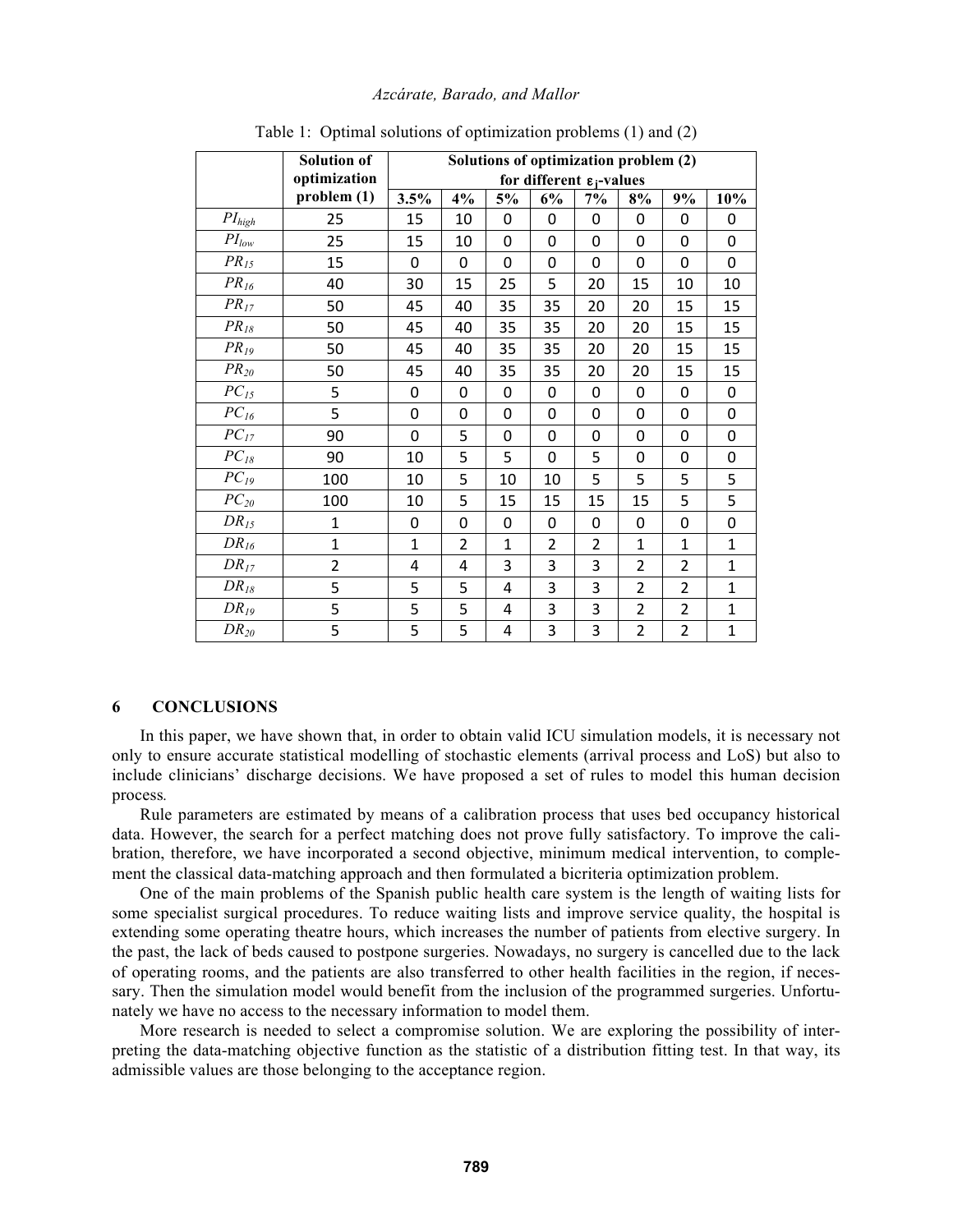#### **REFERENCES**

- Bayarri, M. J., J. O. Berger, D. Higdon, M. C. Kennedy, A. Kottas, R. Paulo, J. Sacks, J. A. Cafeo, J. Cavendish, C. H. Lin, and J. Tu. 2002. "A Framework for Validation of Computer Models." In *Foundations 2002 Workshop for Verification, Validation, and Accreditation in the 21st Century*, Johns Hopkins University Applied Physics Laboratory, Laurel, MD.
- Brailsford, S.C., P.R. Harper, B. Patel, and M. Pitt. 2009. "An analysis of the academic literature on simulation and modelling in health care." *Journal of Simulation* 3:130-140.
- Costa, A.X., S.A. Ridley, A.K. Shahani, P.R. Harper, V. De Senna, and M.S. Nielsen, 2003. "Mathematical modelling and simulation for planning critical care capacity." *Anaesthesia* 58: 320-327.
- Eldabi, T., R.J. Paul, and T. Young. 2007. "Simulation modelling in healthcare: reviewing legacies and investigating futures." *Journal of the Operational Research Society* 58:262-270.
- Günal, M.M., and M. Pidd. 2010. "Discrete event simulation for the performance modelling in health care: a review of the literature." *Journal of Simulation* 4:42-51.
- Hofmann, M. 2005. "On the Complexity of Parameter Calibration in Simulation Models."*Journal of Defense Modeling and Simulation* 2: 217-226.
- Katsaliaki, K., and N. Mustafee. 2011. "Applications of simulation within the healthcare context." *Journal of the Operational Research Society* 62:1431–1451.
- Kim, S.C., I. Horowitz, K. Young, and T.A. Buckley. 1999. "Analysis of capacity management of the intensive care unit in a hospital." *European Journal of Operational Research* 115:36-46.
- Kim, S.C., I. Horowitz, K. Young, and T.A. Buckley. 2000. "Flexible bed allocation and performance in the intensive care unit." *Journal of Operation Management* 18:427-443.
- Kolker, A. 2009. "Process modeling of ICU patient flow: effect of daily load leveling of elective surgeries on ICU diversion." *Journal of Medical Systems* 33:27-40.
- Litvack, N., M. van Rijsbergen, R.J. Boucherie, and M. van Houdenhoven. 2008. "Managing the overflow of intensive care patients." *European Journal of Operational Research* 185:998-1010.
- Mallor, F., and C. Azcárate. 2012. "Combining optimization with simulation to obtain credible simulation models for Intensive Care Units." *Annals of Operations Research* DOI:10.1007/s10479-011-1035-8.
- Marshall, A., C. Vasilakis, and E. El-Zardi. 2005. "Length of stay-based patient flow models: recent developments and future directions." *Health Care Management Science* 8:213-220.
- Oddoye, J.P., D.F. Jones, M. Tamiz, and P. Schmidt. 2009. "Combining simulation and goal programming for healthcare planning in a medical assessment unit." *European Journal of Operational Research* 193:250-261.
- Park, B. B. and H. M. Qi. 2005. "Development and Evaluation of a Procedure for the Calibration of Simulation Models." *Transportation Research Record: Journal of the Transportation Research Board* 1934:208-217.
- Ridge, J.C., S.K. Jones, M.S. Nielsen, and A.K. Shahani. 1998. "Capacity planning for intensive care units." *European Journal of Operational Research* 105:346-355.
- Vasilakis, C., and A.H. Marshall. 2005. "Modelling nationwide hospital length of stay: opening the black box." *Journal of the Operational Research Society* 56:862-869.

### **AUTHOR BIOGRAPHIES**

**FERMÍN MALLOR** studied mathematics at the University of Zaragoza, Spain. He received his doctorate in mathematics from the Public University of Navarre, in 1994. Currently, he is a professor in statistics and operations research. In addition to more than 20 years' lecturing in simulation, operations research and statistics, he has successfully applied his knowledge in simulation and statistical modelling to the analysis of complex real problems in several industrial companies and institutions. His research interests are simulation modelling, queuing theory, functional data analysis and reliability. His email address is mallor@unavarra.es.